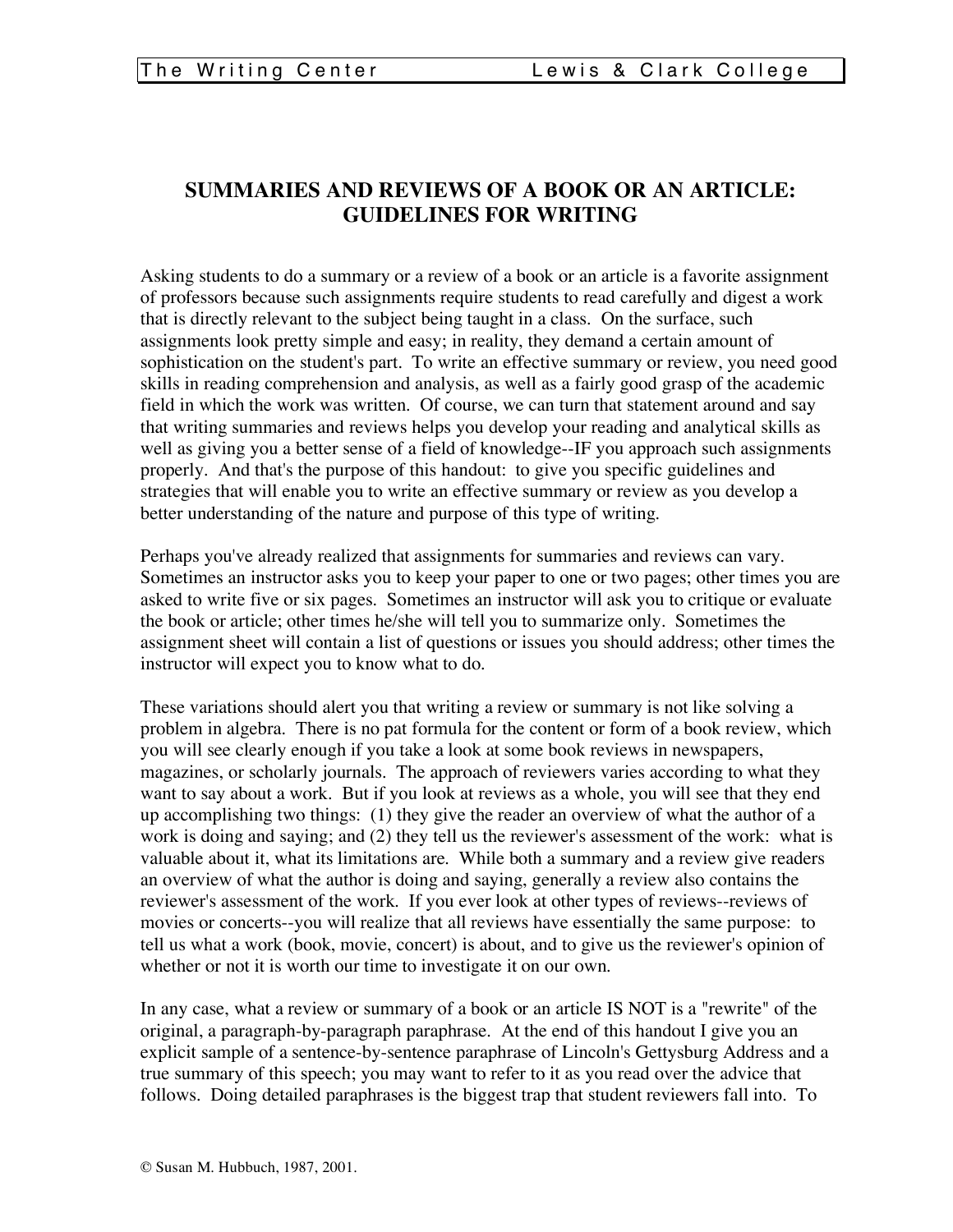avoid the trap, you need a better sense of where you need to stand in relation to the work you are reviewing, which means having a better sense of the author's relationship to his/her subject.

### **GUIDELINE 1: To do an effective summary/review, you must stand at some distance from the work, perceiving it as a whole and as a specific person's interpretation of a body of information.**

It is not uncommon to read student summaries in which the author's name and/or the title of the work are not even a part of the body of the paper--or, if they are included, they are mentioned once and never mentioned again. In such reviews the body of the paper begins to sound like the reviewer's ideas and points, not someone else's. Perhaps these students assume that the readers will remember that they are doing a review. But I worry that these students assume that the content of the work they are reviewing is simply FACT or TRUTH, ideas that everybody already knows and accepts. In reality, a book or an article embodies the specific ideas or point of view of a specific person or persons whose name(s) are printed right next to the title of the work. You can begin to take the proper stance toward a work you are summarizing by constantly using the author's name whenever you refer to the work. Throughout the whole process of preparing and writing your summary/review, say--and think--"Wilson believes . . .," "Jones says . . .," "From Smith's perspective . . ."

Using the author's name will help you to remember that you are reading someone's interpretation of a body of material. It should also help you to remember that there are other possible interpretations of this same material, other possible points of view. This strategy will also help you dissociate yourself from the author's point of view. It is true that the author wants you to adopt her point of view; she wants you to think about this material the way she does. To some extent the purpose of all writing is to convince and persuade. And, if you are fairly ignorant of the subject matter, it is hard not to adopt the author's perspective. But if you do not dissociate yourself from the author's thinking--if you do not constantly remember that you are examining someone else's point of view--it is all too easy to start paraphrasing what the author says, point by point, which is not the way to write a good summary.

## **GUIDELINE 2: To do an effective review, you need to figure out what the author IS DOING.**

Yes, I said DOING, not SAYING. We will return to what the author is saying in a minute, but only when we are able to put the author's specific ideas into perspective. To gain that perspective, we need to put this specific work into a larger context.

The book or article you are reading is the result of a great deal of work the author has engaged in, and this author has, in turn, been heavily influenced by her training, her experiences, and what is going on in the field in which she is working. Now you need to get a clearer sense of this background and how it explains this particular work. You need answers to three major questions: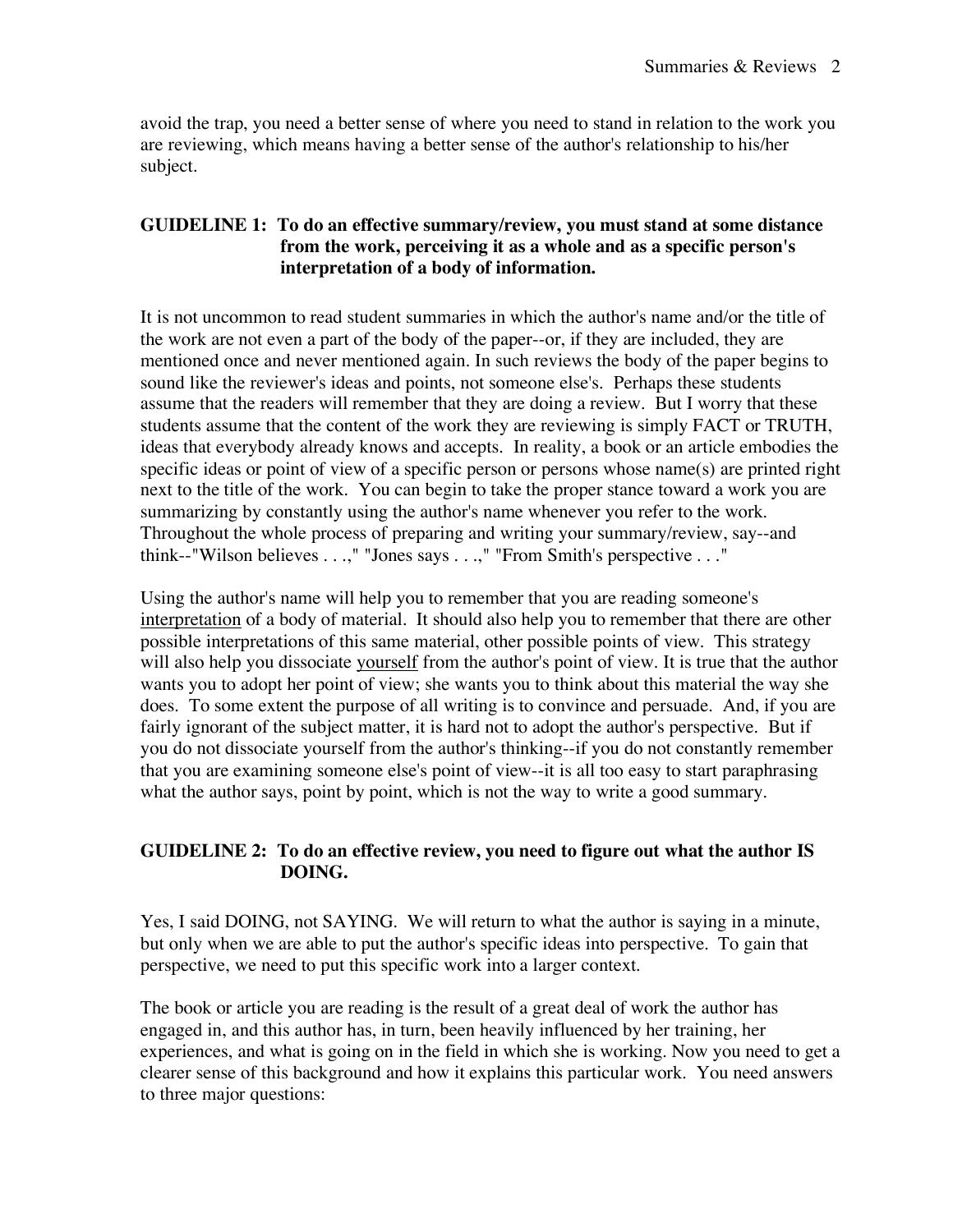- 1. What is the author's main area of investigation? What field is she working in, and what part of that field is she focusing on? What main body of information/facts is she examining?
- 2. What question has the author asked herself about this material, or what problems does she see in the way the material has been previously interpreted or examined?
- 3. What is the author's basic approach to the subject? Answering this question involves considering the theories she accepts or rejects, as well as the basic manner in which she systematically examines the available evidence.

Once you realize that you need to find answers to such questions, you will see that an author usually gives you the answers; it is a matter of knowing where to look for them. Questions 1 and 2 are usually addressed directly by the author in the beginning of the work. So, if you are summarizing a book, look carefully at the preface or foreword, as well as the introductory chapter; if you are summarizing an article, study the opening paragraphs.

Information about question 3 may also be found in the opening segments of a work, but also look for clues in the body of the piece. Authors normally refer to the theories or work of others, by name, right in the body of their texts ("According to Blankenship . . ."), but sometimes theoretical arguments are carried on in footnotes; so if you are having trouble answering question 3, check your author's notes. Similarly, an author's technical vocabulary or jargon can be an important key to the approach he/she is using. In a work in psychology, for example, if the author keeps talking about the id, the ego, the superego, and an Oedipal complex, the language may indicate that he/she is following a Freudian approach; another author who consistently speaks of the proletariat and the bourgeoisie, imperialistic capitalism and alienated workers might well be a Marxist.

Here are some more specific strategies you can use to determine what the author is doing. Don't just read them. Get out pen and paper and write out your responses.

- What do you know about the author? What is her area of expertise? What do you know about other work she has done? It might be wise to look up the author in a biographical dictionary.
- What, specifically and concretely, is the subject matter of this work? What exactly is the author looking at? How much "territory" does the author cover? Generally, summarize for yourself the TYPE of evidence the author is using.
- Look for explicit statements the author makes about what she is doing in this work. Look for statements the author makes about the problem she is addressing, questions she asked, the area of investigation.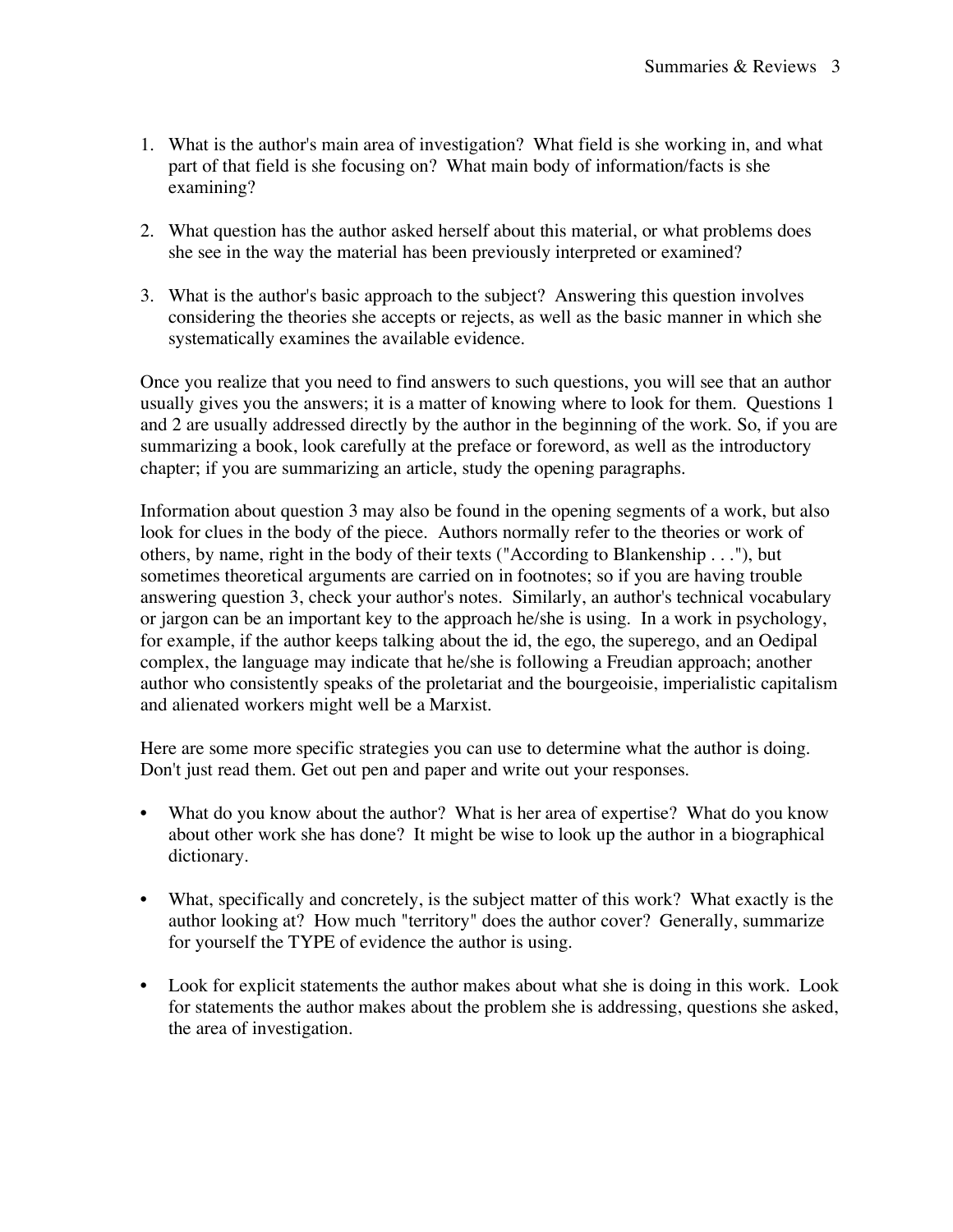- What does the author tell you about where she stands in relation to other experts/theories/approaches in the field? What does she say about whether she agrees or disagrees with other people's work? theories?
- Consider the general approach or methods the author uses in examining the evidence. What does the author tell you about these matters?
- What are some of the author's assumptions or premises? This question may be hard to answer, but try. Make a list of the general ideas this author accepts as "true" and upon which she bases her general thesis.
- Using what you know about this subject (from class lectures, other reading, other sources of information), where does the author stand? Can you place her ideas into any specific "school" or approach? In looking for answers to these questions, pay attention to the author's technical vocabulary and/or explicit references to specific theories or experts.

After you have written out your responses ( and anything else you think about as you are writing), ask yourself this question--what is this author doing? Answer this question in one paragraph, no longer than a page. This summary of what the author is doing will become the central framework for your review or summary.

## **GUIDELINE 3: Now, put what the author is SAYING into the context of what you have just learned about what the author is doing.**

I will remind you yet again that you are doing a summary, which means that you cannot repeat what the author has said in any detail. Standing at a distance from the work, here are two things you now want to know:

- (1) What major conclusion or conclusions has the author drawn? What has he decided that the facts mean?
- (2) How did the author arrive at this conclusion? What is the general outline of his argument, or what basic procedures did he follow?

Often a brief summary of a work is called an "abstract"; this term reminds us that you are "abstracting" or pulling out the general skeleton or outline of the author's ideas, which necessitates leaving out specific detail. Having focused on what the author is doing should help you, at this point, to focus on the main points of what the author is saying.

Here are more specific strategies you can use to figure out what the author is saying. Don't just read them; get out a pen and paper and write out your responses. It would be best to respond to these points without looking at the book or article; just go by what you remember.

• Write out the author's CENTRAL conclusion in ONE sentence. Put it in your own words.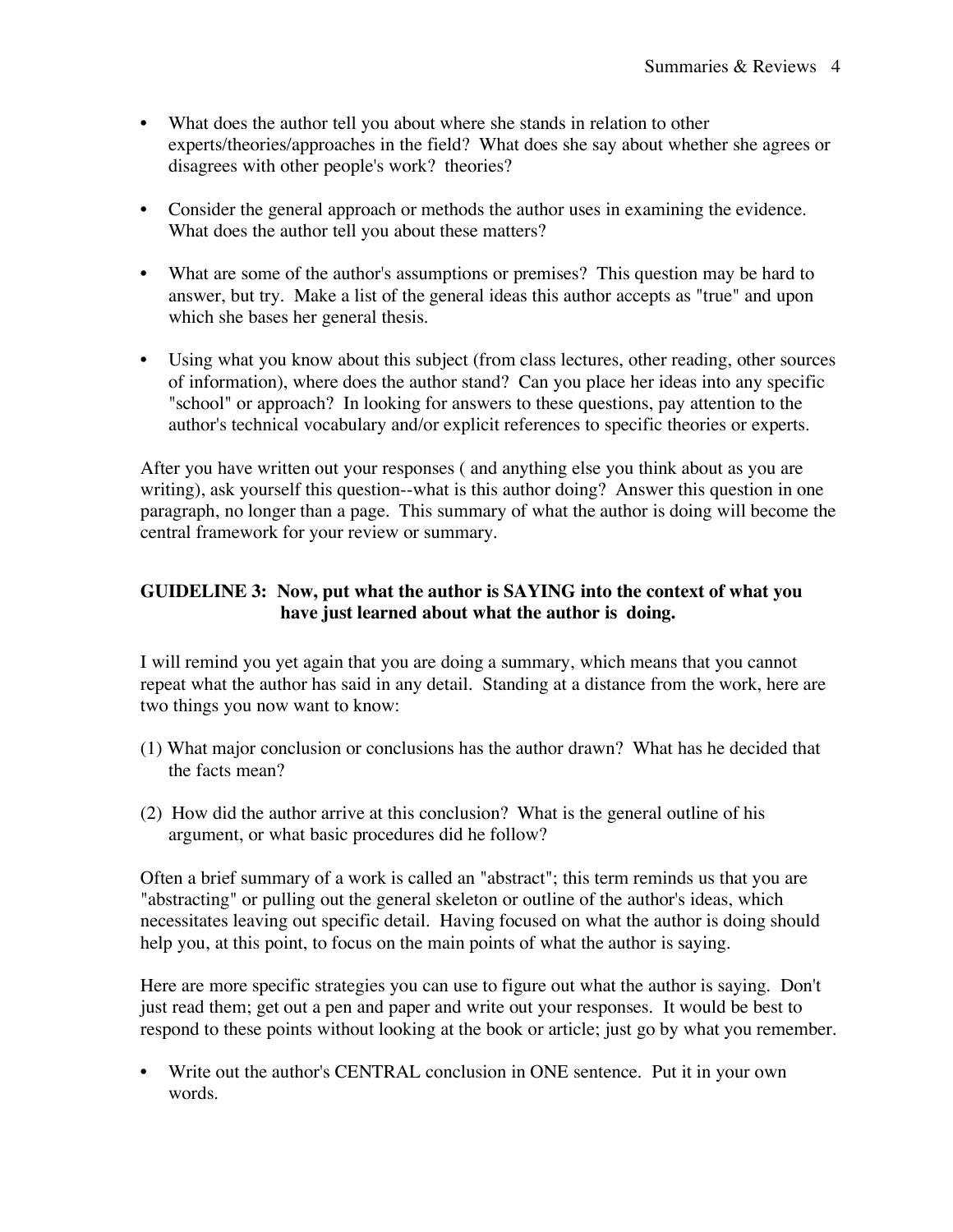- In your own words, answer this question: What are the three or four MAIN points the author makes in this work? Or, write a skeleton outline of the author's argument or general procedure.
- Drawing upon what you remember, what topic does the author spend most of his time talking about? Why? Summarize in one or two sentences what he says about this topic.
- Consider the general pattern of organization of this work. How is the book or article laid out? What does the author talk about where? Sketch out an outline. If you are working with a book, keep it general; consider the roman numeral points in the table of contents. How does the order in which the author discusses his points fit with his main conclusion?

After you have written out your responses (and anything else that occurs to you as you write), ask yourself this question: What is the author saying? Answer this question in one paragraph, no longer than a page.

## **GUIDELINE 4: What to do if you have been asked to critique the book or article.**

If you feel nervous about your ability or authority to evaluate your author's work, your feelings are justified. Normally, book reviews are written by experts in a field. But this is no reason why you should weasel and waffle, or resort to inane statements like "This is a good book." There are essentially three ways you can approach your critique (you can use one, or a combination): (1) you can put this work into the larger context of the field as a whole; if you feel that you do not know enough about the field per se, it would work equally well to put this work into the context of your class, drawing on what you have already read and learned in the course; (2) you can examine the internal logic of the work; (3) speaking as a student, you can assess the value of this work for students like yourself. If your professor has included a list of questions or issues you should address, you should look to this list as a key to your assessment.

#### **Evaluating by putting the work in context**

If you choose this approach, just go back and review what you wrote in following guideline 2. Several other questions you might ask yourself are:

- If this work was originally written a while ago, has it been influential in the field? If the work has been written more recently, how does it reflect or diverge from current approaches/theories in the field?
- What has this author added to the body of knowledge in this field? Has his approach changed our way of thinking about this topic?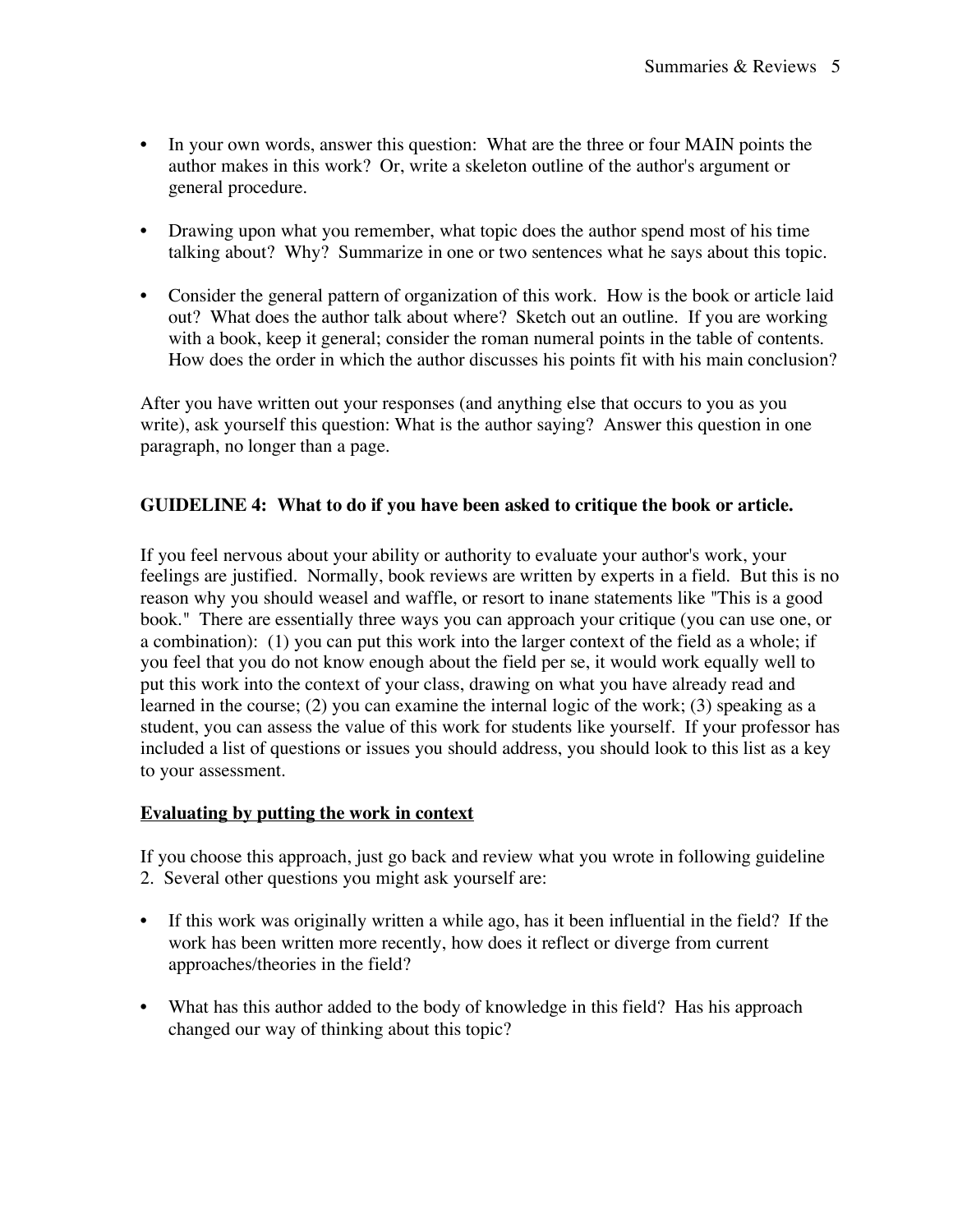## **Internal logic**

If you choose this approach, you are generally looking to see if the author actually followed the premises/procedures he set up for himself, and/or if you found his argument convincing or his procedures valid.

- Did the author's points follow logically from the evidence? If you remember any points where they didn't, why aren't they logical? What's the problem?
- Did the author's final conclusion follow logically from his main points? If you see any problem here, what is it?
- Is there anything that you feel the author failed to take into account?
- Did you accept the author's main premises and assumptions? If not, which do you not accept?
- Did you find the argument, procedure convincing? Why? Why not?
- Would you say the general argument is clear and easy to follow? Why? Why not?

## **Value for fellow students**

- Would you recommend this book to other students in your class? Why? Why not?
- What did YOU find most valuable in this work? Why?
- If this work was difficult for you, what problem(s) did you have? Is the problem in the work itself, or is the issue your lack of knowledge of the subject matter?

## **GUIDELINE 5: Writing up your summary or review.**

If you have been diligent about following the strategies I have outlined up to now, the major part of your work is finished. You should have a clear sense of this work as a whole. Whether you are writing only a summary (without critiquing the work) or you are writing a review that includes your reactions/evaluations of the work, you will be talking about what the author is doing and saying, so in both cases you should refer back to what you have written in following the first three guidelines. If you are also critiquing the work or giving your reactions, you should use the notes you have made in following guidelines 1 through 4. Your task now is to write a coherent paper with a very clear thesis and an outline that elaborates on that thesis.

In ONE sentence, answer this question: What is the main point I want to make about what this author is doing/saying?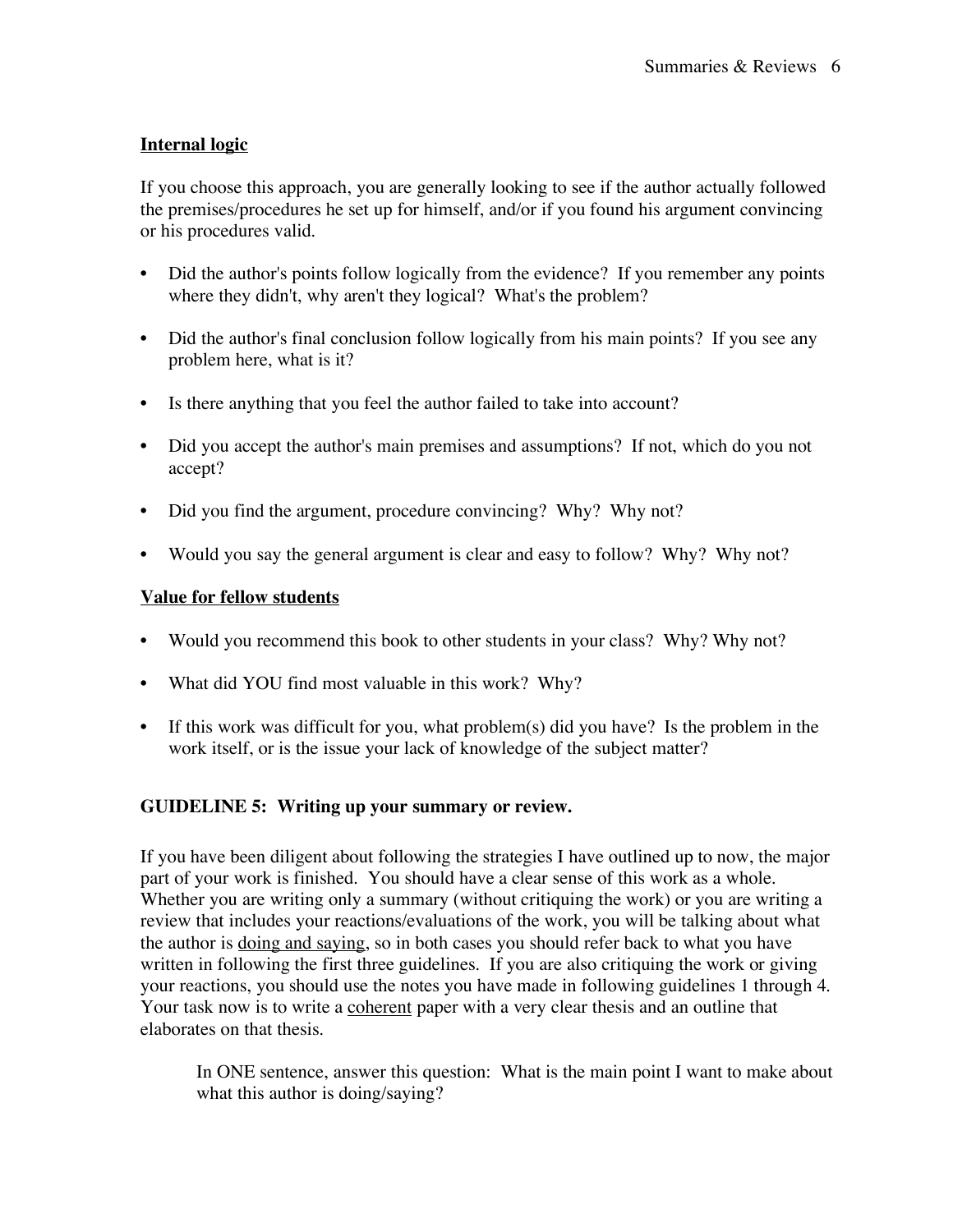You now see that, as a reviewer, you are giving us your point of view of this author's work. If you are writing a summary, you will focus your thesis strictly on your perception of what the author is doing/saying:

In *Our Times*, Arthur K. Smith explains the Reagan administration's foreign policy as a continuation of the Cold War mentality of the 1950s.

If you are writing a review, your thesis could include your evaluation of the work:

By tracing the Reagan administration's foreign policy back to the Cold War mentality of the 1950s, Arthur K. Smith gives us one of the most convincing explanations for our involvement in Nicaragua and other actions of the U.S. government during the 1980s.

At this point the final length of your summary or review becomes important. Whether your review is short or long, your main objective will always be to give a satisfactory overview of the work as a whole. But the shorter the paper, the more you will have to be content with what you consider THE central points.

- Throughout your paper, it must be clear to your readers that this is a review or summary.
	- By the end of the opening paragraph, you should have given your reader the full name of the author and the title of the work, and full bibliographic information (where and when it was published). It is not sufficient to give the author's name and the title in the title of your paper. You can meet this guideline by setting off complete information about the work at the beginning of your opening paragraph, the way it is normally done in published reviews. Or you can give the author's complete name and the complete name of the work in the body of your paper, and include publication information in a footnote. You can indicate that you are writing a review by saying, directly, "I am reviewing Sylvia Scott's *The Way Things Were*" but there are more graceful ways of accomplishing this goal. The two thesis statements I gave as examples above clearly tell the reader that this paper is a review.
	- Throughout your paper, consistently identify the source of the ideas you are summarizing by using the author's name: "Jones's point is . . .," "Jones goes on to say . . .," "She tells us that . . ." It may feel awkward, but it is essential.
- Use direct quotations very judiciously and sparingly. On the other had, if you find yourself taking a sentence or two from the author, changing a word here and there, it would be better to quote the relevant passages directly.

These cautions about quoting directly do not refer to using the author's technical vocabulary. In most cases the author is using the jargon of the field; since these words are commonly used by experts when they talk to one another, you can (and should) use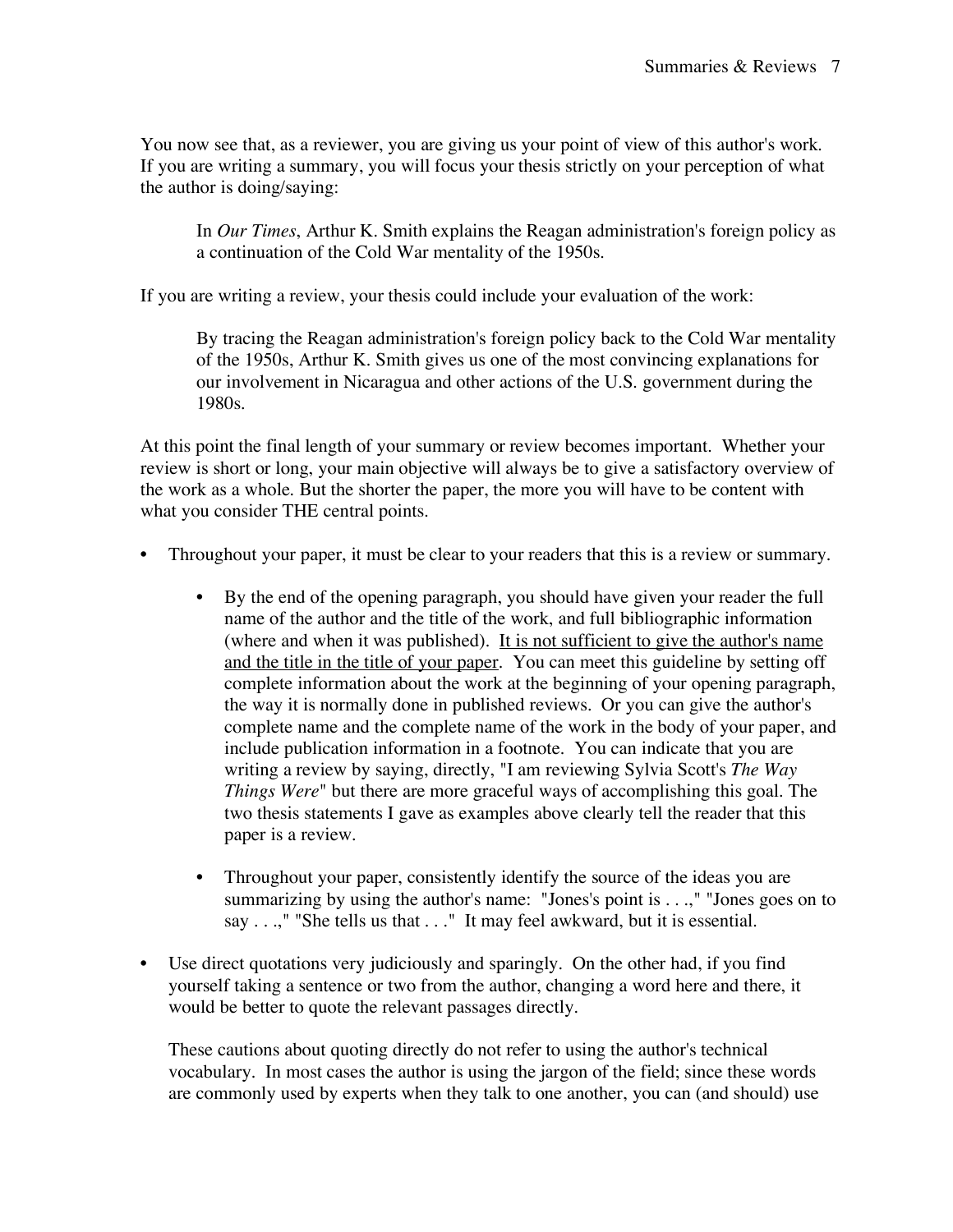this language too. If the author coins his/her own terms in the work, all you need to do is to let us know how he/she defines these terms; then you can use them, too.

Early in his evaluation Kitcher makes a distinction between sociobiology, which examines nonhuman behavior, and "pop sociobiology," a term he uses for those works that make "grand claims about human nature and human social institutions."

Philip Kitcher, *Vaulting Ambition: Sociobiology and the Quest for Human Nature*, Cambridge, MA: MIT Press, 1985, pp. 14-15.

#### **HOW TO, AND HOW NOT TO, DO A SUMMARY, USING LINCOLN'S GETTYSBURG ADDRESS**

#### **LINCOLN'S GETTYSBURG ADDRESS**

Four score and seven years ago our fathers brought forth on this continent, a new nation, conceived in Liberty, and dedicated to the proposition that all men are created equal.

Now we are engaged in a great civil war; testing whether the nation, or any nation so conceived and so dedicated, can long endure. We are met on a great battlefield of that war. We have come to dedicate a portion of that field as a final resting-place for those who here gave their lives that that nation might live. It is altogether fitting and proper that we should do this.

But in a larger sense, we cannot dedicate--we cannot consecrate--we cannot hallow- this ground. The brave men, living and dead, who struggled here have consecrated it, far above our poor power to add or detract. The world will little note, nor long remember, what we say here, but it can never forget what they did here. It is for us the living, rather, to be dedicated here to the unfinished work which they who fought here have thus far nobly advanced. It is rather for us to be here dedicated to the great task remaining before us--that from this honored dead we take increased devotion to that cause for which they gave the last full measure of devotion; that we here highly resolve that these dead shall not have died in vain; that this nation, under God, shall have a new birth of freedom; and that government of the people, by the people, for the people, shall not perish from the earth.

### The following is NOT a summary but a sentence-by-sentence paraphrase that is actually a form of plagiarism:

Eighty-seven years earlier the Founding Fathers had brought forth a new nation on this continent, born in liberty and dedicated to the idea that all men are created equal. But this nation was now engaged in a great civil conflict, testing whether the United States or any country set up on the principles on which the United States was founded could continue to endure. People on the Union side met on a famous battlefield of this civil war. They were there to dedicate part of this battlefield as a final resting place for those who gave their lives that the nation might live. They were there to dedicate themselves to a larger task that still remained before them. From those who died they would take increased devotion to the cause for which these men died. They resolved that these dead should not have died in vain; that